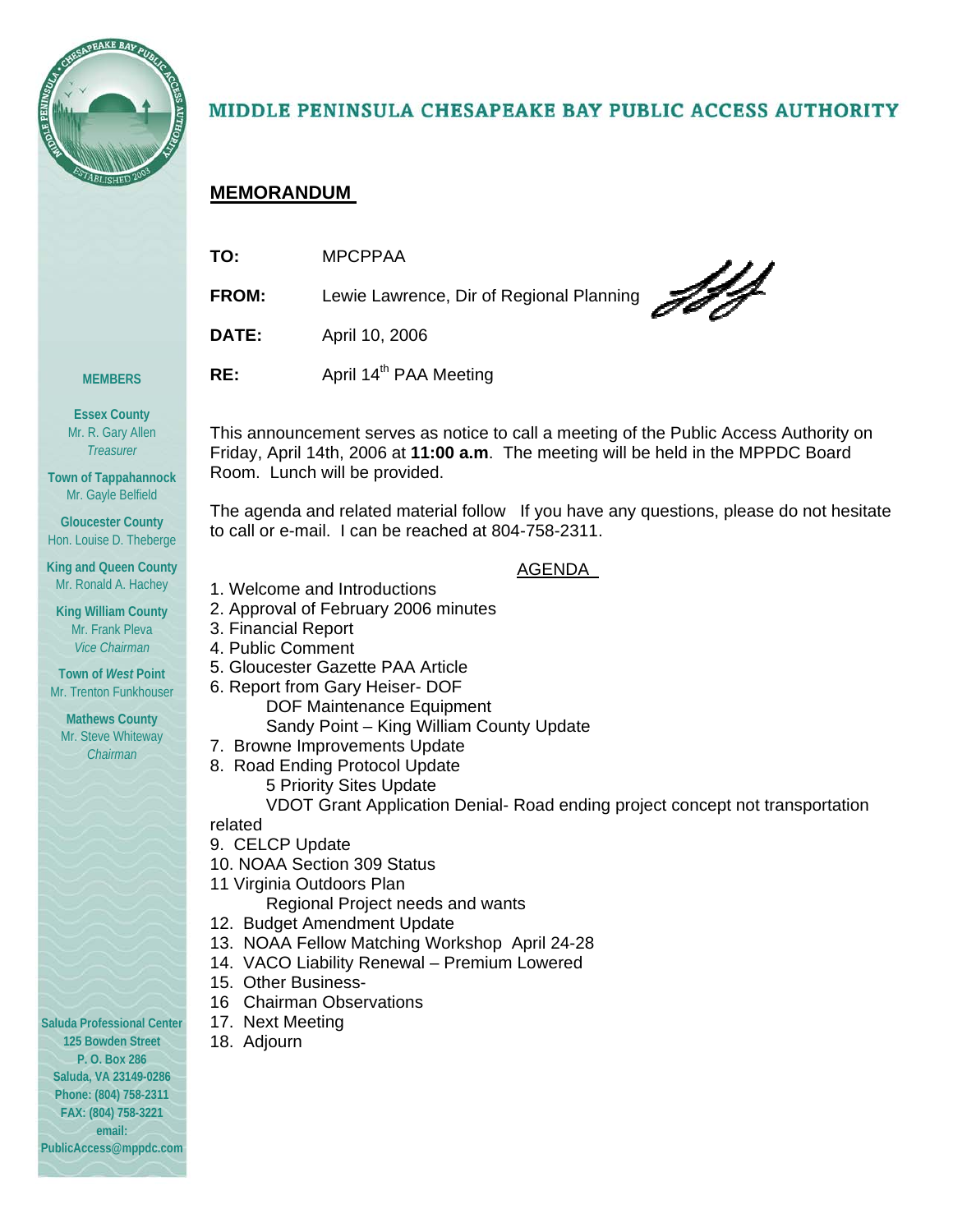#### **MIDDLE PENINSULA CHESAPEAKE BAY PUBLIC ACCESS AUTHORITY MINUTES**

## **February 10, 2006 Middle Peninsula Planning District Commission Saluda, Virginia**

## **1. Welcome and Introductions**

The Middle Peninsula Chesapeake Bay Public Access Authority held its meeting in the Middle Peninsula Planning District Commission Board Room in Saluda, Virginia, at 11:30 on February 10, 2006.

Chairman Whiteway called the meeting to order. Members and Alternates present were Chairman, Stephen Whiteway, Mathews County Administrator; Vice Chairman, Frank Pleva, King William County Administrator; Terri Hale, King William County Assistant Administrator; Ron Hachey, King and Queen County Administrator; Gary Allen, Essex County Administrator; Louise Theberge, Gloucester County Board of Supervisors; Trent Funkhouser, West Point Town Manager; and Jimmy Sydnor, Tappahannock Assistant Town Manager. Also present were Lewis Lawrence, Director of Regional Planning MPPDC; Dan Kavanagh, MPPDC Executive Director; Tom Brockenbrough, Regional Planner MPPDC; and Sara Stamp, Regional Planner MPPDC.

Chairman Whiteway welcomed everyone in attendance.

#### **2. Approval of December Minutes**

Chairman Whiteway requested a motion to approve the December Minutes. Mr. Hachey moved that the Minutes be approved; Ms. Theberge seconded the motion; motion carried by unanimous vote.

#### **3. Treasurer's Report**

The new format of the Treasurer's Report was reviewed by Mr. Lawrence. There were no expenditures during the reporting period. Mr. Hachey moved to accept the Treasurer's Report subject to audit; Mr. Pleva seconded; motion carried by unanimous vote.

#### **4. Public Comment**

There were no public comments.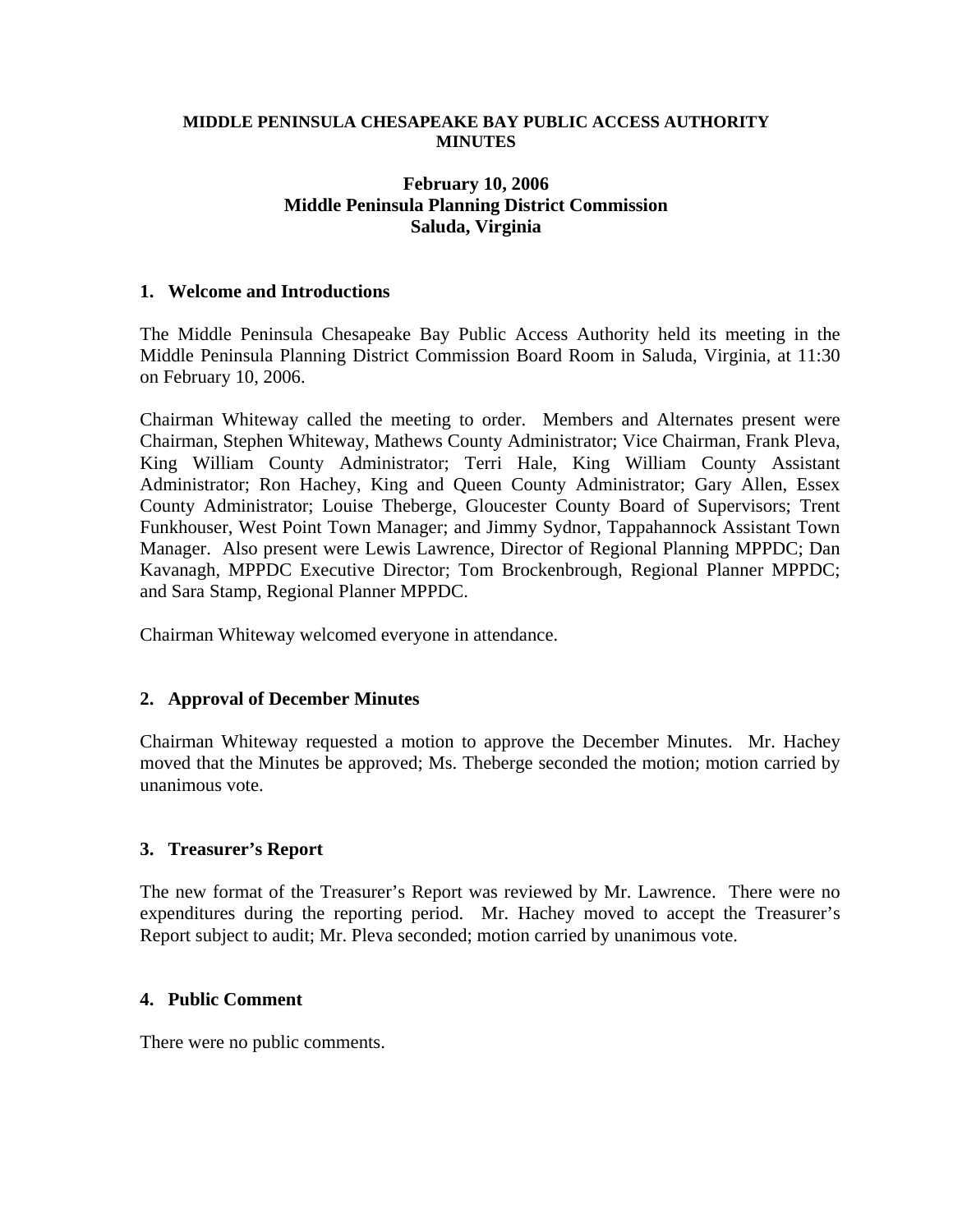## **5. Browne Improvements Plan**

Mr. Lawrence reported he has been looking for a way to begin implementing the recommendations of the Browne Tract Management Plan. He has been in communication with David Harmon, Middle Peninsula Regional Security Center Superintendent, concerning using inmates of the facility to improve the site. A work plan for the site was developed and includes repairing and rebuilding the pedestrian bridge, cutting trails on the King and Queen side, locating Access Authority placards around the property, establishing a parking area, and assembling and siting the hunting stands/houses.

## **6. Road Ending Protocol**

A Request for Qualifications has been issued to secure legal services to develop protocols for transferring road ending rights of way from VDOT ownership. The RFQ was issued three weeks ago and will close next week.

## **7. CELCP Update**

Mr. Lawrence has received a contract from the Department of Environmental Quality in the amount of \$162,750 to close on the Haworth Tract in King and Queen County. The Authority can anticipate closing on the property in the next  $60 - 90$  days. Andy Lacatell of The Nature Conservancy has provided Mr. Lawrence with a match plan for the Haworth acquisition. Ms. Theberge moved the Authority approve to contract with DEQ for the purchase; Mr. Pleva seconded; motion carried by unanimous vote.

The Department of Forestry is acquiring the Friends of Dragon Run property on Rt. 603. Noting the amount of time it took for DOF to complete the transfer for their portion of the Browne Tract, Mr. Lawrence indicated he felt the Authority may be approached to assist with closings on other DOF acquisitions towards the end of the grant period. Presently, there is approximately \$300,000 remaining in funds that have not been committed to other acquisitions in the watershed. A concern remains over the amount available for administrative costs for closing on the properties. The Authority costs are less than those of DOF for acquisition and there may be insufficient funds to cover administrative costs at the end of the grant.

It was noted that the for sale signs are down at the Spencer property in Gloucester County. Mr. Lawrence will direct Pete Shepherd, Shepherd's Waterfront Properties, to check on the status of the property to determine if it is still on the market. It may be possible that savings achieved during the Haworth purchase will allow a second federal audit to be performed on the property if one is not paid for by the Middle Peninsula Land Trust as had been mentioned during previous meetings.

There is a possibility of acquiring additional property on the Dragon Run in King and Queen County. The land is situated between Big Island and Mascot. The property is currently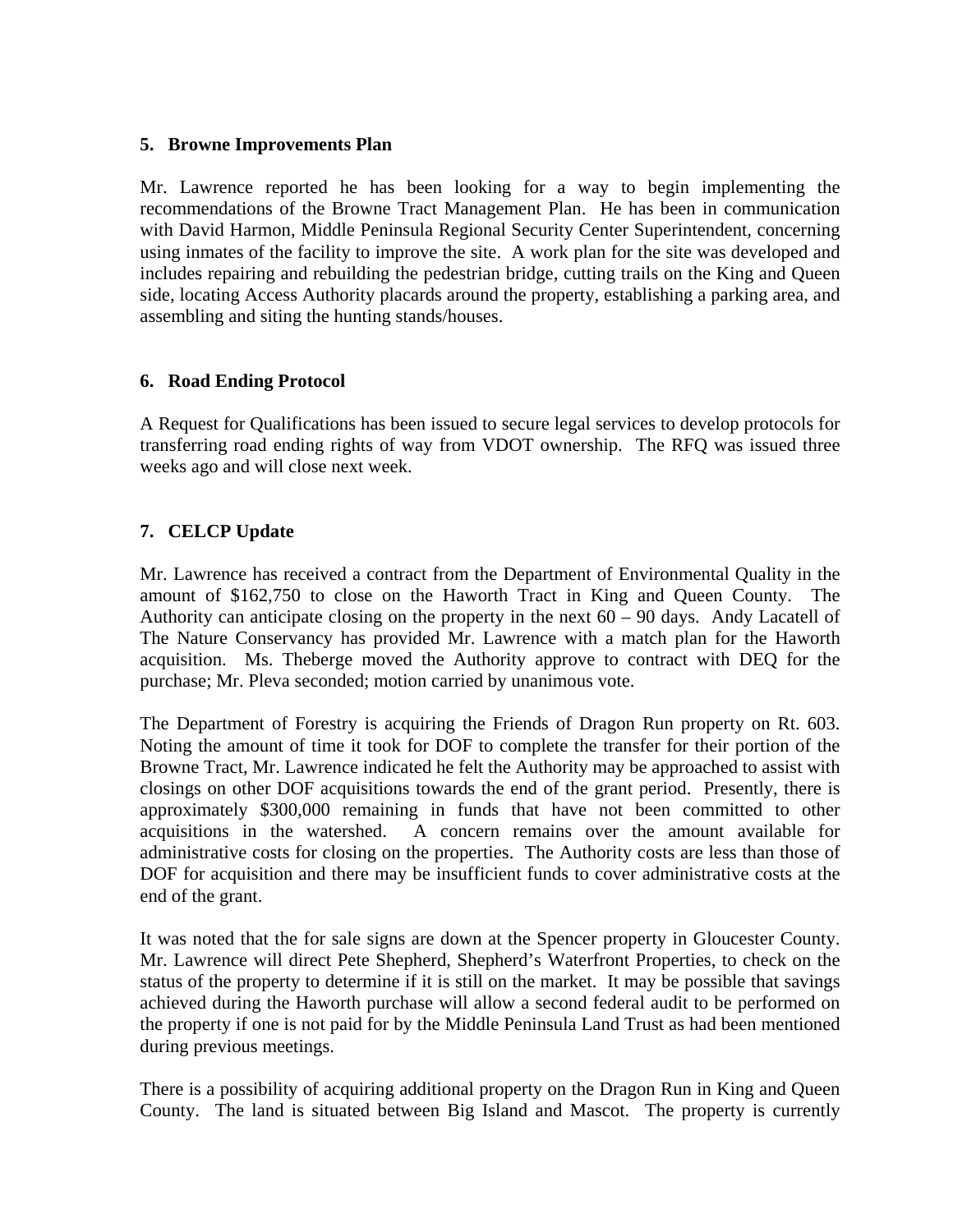owned by Frank Herrin and he may be interested in selling the property either fee simple or as a life estate. The property consists of 40 to 50 acres, has been improved and has no public road frontage. It is currently assessed around \$400,000. Discussion ensued concerning the right of way and the possible uses of the improved property. Mr. Funkhouser moved the Authority direct staff to further investigate purchasing the property; Ms. Theberge seconded; motion carried by unanimous vote.

Chairman Whiteway reported he had spoken with Marcia Jones, Assistant Middlesex County Administrator, to determine if there is any objection to using property located in Middlesex as match for CELCP funding. Ms. Jones indicated she did not see a problem with the transaction.

## **8. Browne Tract**

Ms. Stamp reported on hunting activity at the Browne Tract over the past few months. Information on registering for hunting was placed on the property the latter part of November. Since that time, over 40 hunters have registered to use the property. There was fairly heavy usage during the holidays as well as several repeat users. Most of the users were from outside the Middle Peninsula. Mr. Lawrence intends to conduct a follow up survey of hunters to determine how they heard about the program and what they liked about hunting at the Browne Tract and what improvements would enhance the hunting experience.

The grant application submitted by the Access Authority to the Middle Peninsula Disability Services Board was partially funded. Funding was secured for 8 double occupancy deer stands as well as 2 wheelchair accessible hunting houses at the Browne Tract. The units have been ordered and were received today. Mr. Lawrence raised the possibility of placing some of the equipment at the Haworth site. Mr. Hachey felt the equipment should not be placed at another site without first going back to the Middle Peninsula Disability Services Board for approval. The proposed funding for parking and trail improvements was not approved by the Disability Services Board although there are some remaining funds from the purchases which may be used for lumber or gravel at the Browne Tract.

#### **9. NOAA Section 309 Status**

NOAA Section 309 funding is available for enhancement projects in any of nine identified areas. The Agency mandates that the Virginia Coastal Zone Management Program conduct a five year needs assessment to prioritize funding needs. Mr. Lawrence indicated to the assessment committee the interest of the Authority in exploring the possibility of creating wetlands bank sites. The committee reacted favorably to the concept and placed it in the coastal policy strategy; increasing the likelihood of funds being available for assisting localities and agencies in the creation of wetlands banks. The committee also reacted favorably to the region's public access strategy and hopes to extend the strategy throughout the entire coastal zone.

#### **10. Budget Amendment Language**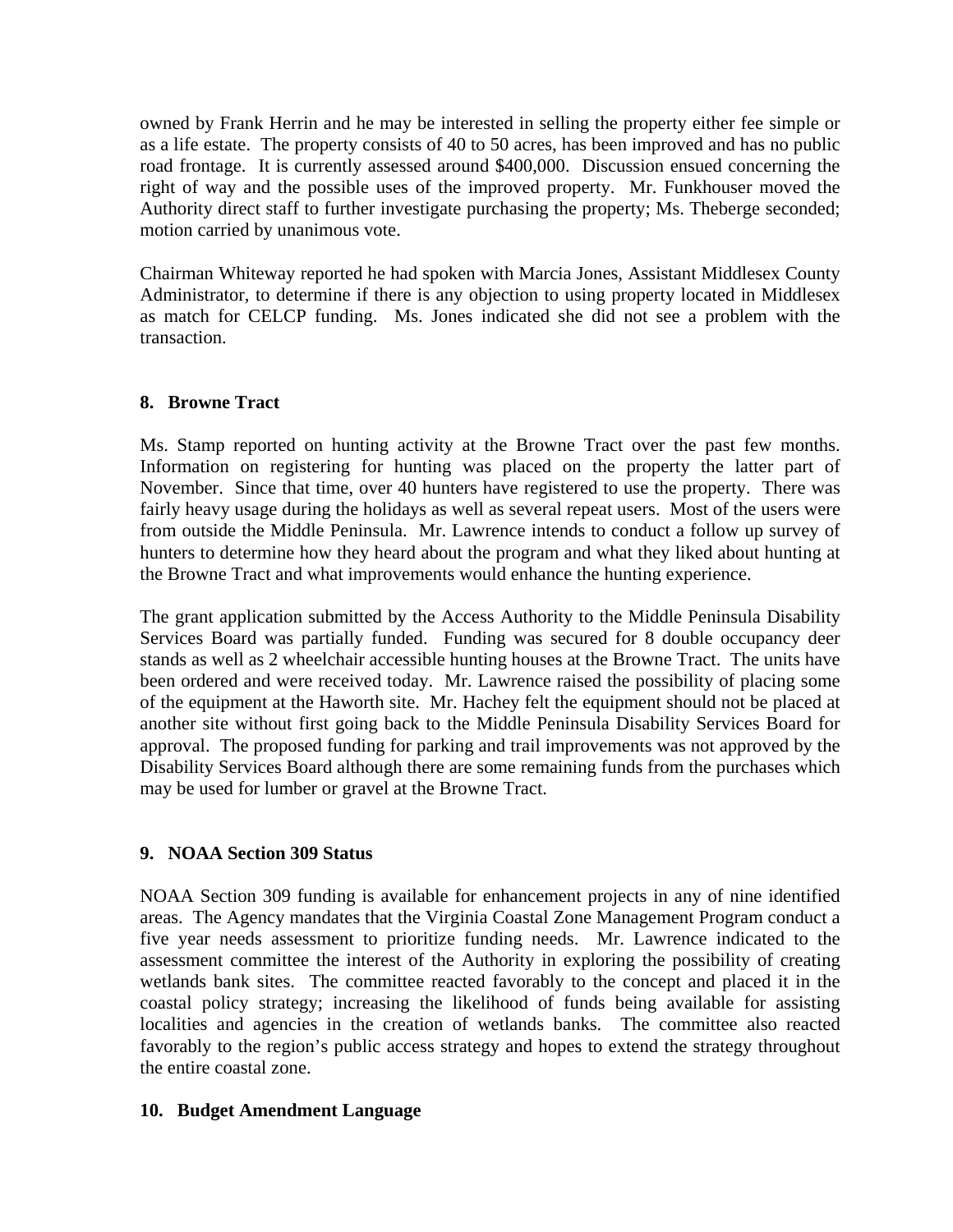Mr. Lawrence reported he had requested Delegate Morgan propose a state budget amendment providing \$70,000 to the Authority during the FY06-07 biennium. It is hoped that should the funding be approved, the Authority will be able to impress legislators with the performance of the Authority and that sustainable funds for public access will be provided to all areas through DCR.

## **11. VACO Liability Renewal Check List**

Mr. Lawrence reported receipt of the checklist for the renewal of the liability insurance policy for the Authority. Discussion continued on whether the policy was specific to the Browne Tract or an umbrella for all properties of the Authority as its holdings expand. New properties and associated uses will have to be added to the policy as the number of access sites increase.

## **12. Other Business**

Mr. Lawrence will approach Middlesex County and invite a representative to attend the April meeting of the Authority. Mr. Kavanagh noted they may be more interested in joining should the Authority start developing wetlands banks.

The workshop for matching NOAA Fellows will be held this spring. It is uncertain if the Authority and the Virginia Coastal Zone Management Program will encounter the same difficulties as last year. NOAA has indicated that publicity for Fellows this year has not been limited to science based educational programs. Policy based educational programs have been contacted as well to solicit applications for the fellowships.

Mr. Lawrence has been contacted by Andy Lacatell of The Nature Conservancy to gauge interest in land on Hoskins Creek within the Tappahannock Corporate Limits. The area is primarily marsh. Mr. Lawrence will continue to work on the possible transfer of this property as well as the properties in New Point and Guinea that have been mentioned at previous meetings of the Authority.

Mr. Pleva addressed changes at Sandy Point on the Mattaponi in King William County which has been transferred to the Department of Forestry. Mr. Lawrence will ask Gary Heiser of the Department of Forestry to attend the next meeting of the Authority to address public access at the site.

Mr. Hachey inquired as to whether or not regulatory approvals were necessary for work to be performed on the pedestrian bridge at the Browne Tract. Since the work being performed is repair of an existing structure and not construction of new or expanded facilities, no additional approvals should be necessary.

#### **13. Chairman's Observations**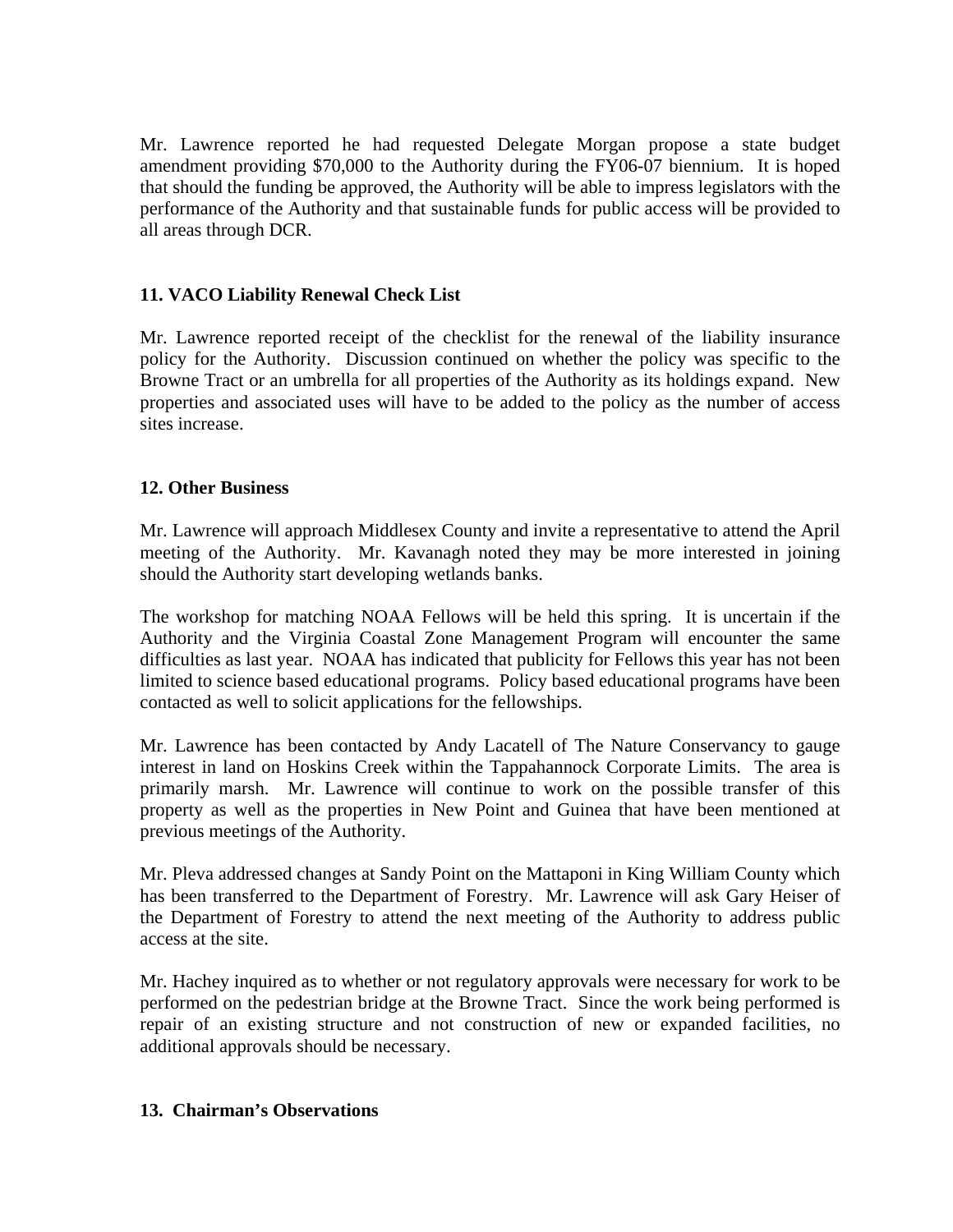Chairman Whiteway chose not to comment at this time.

# **14. Next Meeting**

The next meeting of the Middle Peninsula Chesapeake Bay Public Access Authority will be April 14, 2006 at 11:00 a.m. Chairman Whiteway noted he will be unable to attend the meeting.

## **15. Adjourn**

Mr. Pleva motioned to adjourn, Mr. Allen seconded; meeting adjourned.

Steve Whiteway, Chairman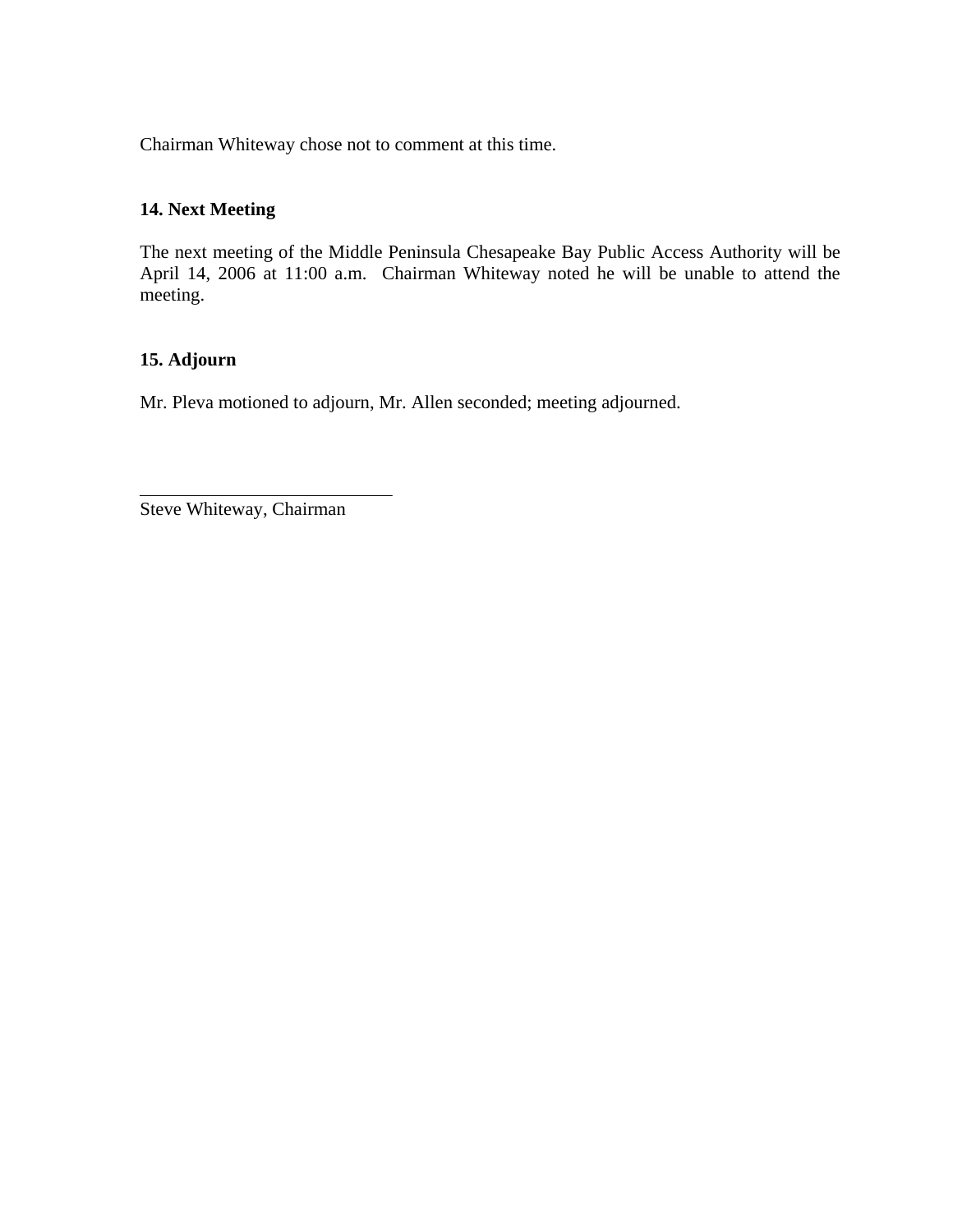# **Public Access Topic At Planning District Commission Meeting**

#### **by Quinton Sheppard**

The Middle Peninsula Planning District Commission (MPPDC) met Wednesday, March 22 in Topping to discuss the accomplishments of the Middle Peninsula Chesapeake Bay Public Access Authority (CBPAA).

The authority, which acts to serve the water access needs of the public, was created by the Virginia General Assembly in 2002, and later ratified by participating localities in 2003. Currently, the counties of Essex, Gloucester, King and Queen, King William, Mathews and the towns of Tappahannock and West Point are a part of the CBPAA.

Mathews County Administrator Steve Whiteway, who chairs the group, said the program began in 2003, when the General Assembly approved the framework to form the authority. Its basic principles are to identify public access sites, then determine ownership of those sites, and also determine appropriate public use levels for such sites. Additionally, it develops an appropriate mechanism for transferring title, develops appropriate acquisition and site management plans and determines which holdings should be sold to advance the mission of the authority.

Whiteway said the project is linked to the Public Trust Doctrine stemming from Roman law that involves the public's right to use public waterways. "It's also a fuel to our Middle Peninsula's economy," he added.

Currently, CBPAA is involved with 16 state-maintained public access sites, serving approximately 1,000 miles of linear shoreline in the Middle Peninsula, according to Whiteway. He emphasized that the public access provided by the state is not adequate, thus the need for the CBPAA.

One of the major issues the authority deals with is population growth in relation to development. In other words, people don't want the public access to infringe on their property. There is also the issue of development closing in on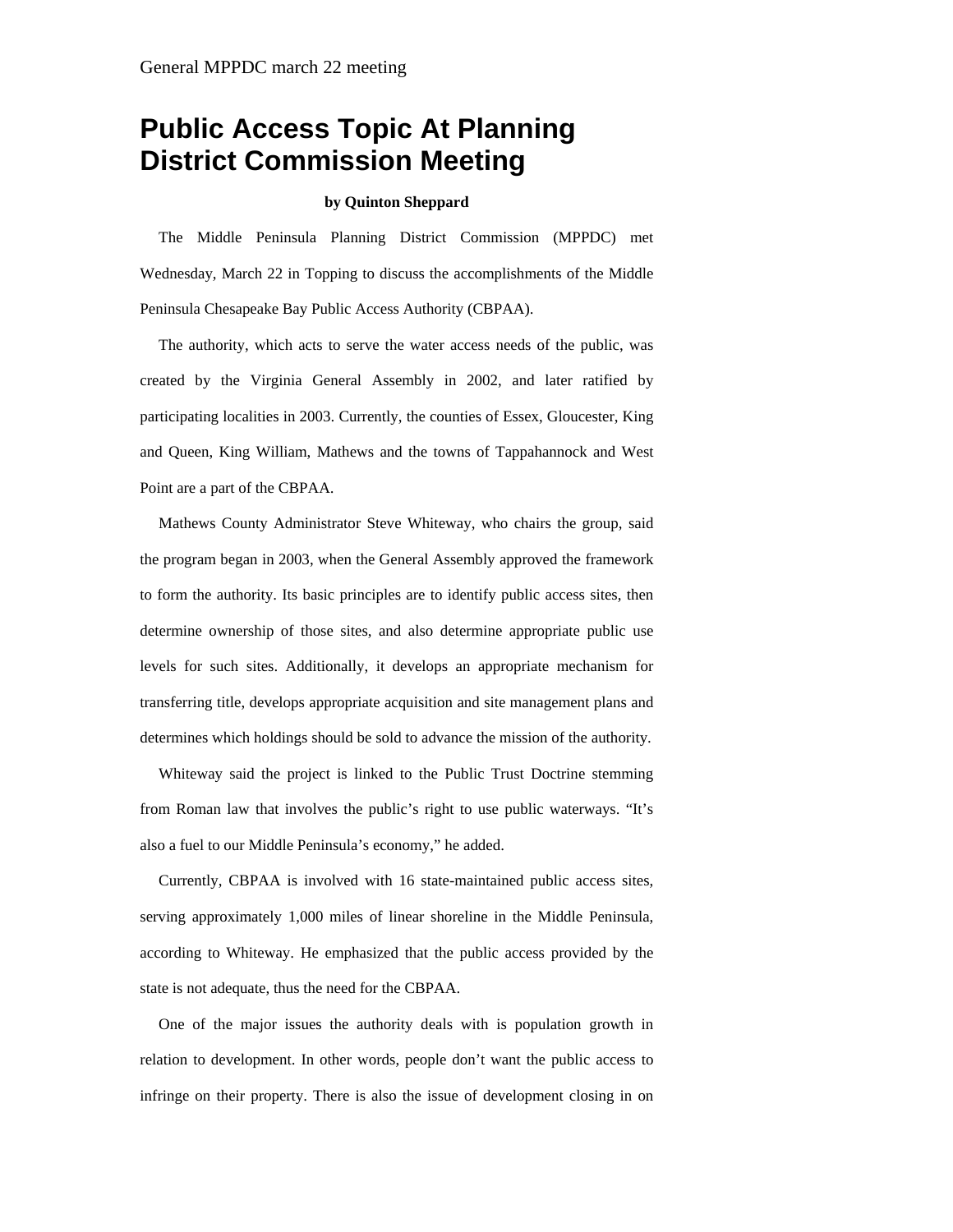#### General MPPDC march 22 meeting

potential sites and garbage dumping on the sites. Whiteway said that often, it is very difficult to prove the exact boundaries of these public access sites.

Lewie Lawrence, director of regional planning for MPPDC, discussed some ongoing projects that CBPAA has been involved with, and current ones. The first project he discussed regards the New Point Comfort Lighthouse. Lawrence said that Hurricane Isabel inflicted significant damage to the structure. The Virginia Coastal Program paid for improvements to the site including a T-head access pier on the southwest side of the lighthouse island and a new security door.

Lawrence said that CBPAA's primary goal this site is to provide access for the continued work on the site.

Much of the group's effort has also been in securing Browne Tract, 274 acres of land that straddle Essex and King and Queen counties. The property was purchased with grants from the Virginia Coastal Program at the Department of Environmental Quality.

The authority will protect the geographical areas of particular concern in the coastal zone and provide passive public access, resource protection and sustainable traditional uses.

Lawrence also said that the authority is working with several road endings that have current public access. In Mathews, the county has asked the authority to work with the Roane's Landing site (Route 630) which gives access to the Piankitank River. Lawrence said that in this case, there is confusion of deed rights between VDOT and the county.

In Gloucester, the authority is focusing on an area at the end of Kings Creek Road (Route 653). Here, the area has been traditionally used for trash-dumping. The authority hopes to promote better management of the area so that it will be better accessible to the public for the purposes of launching kayaks and to better enjoy the natural beauty the Middle Peninsula has to offer without trespassing on private property.